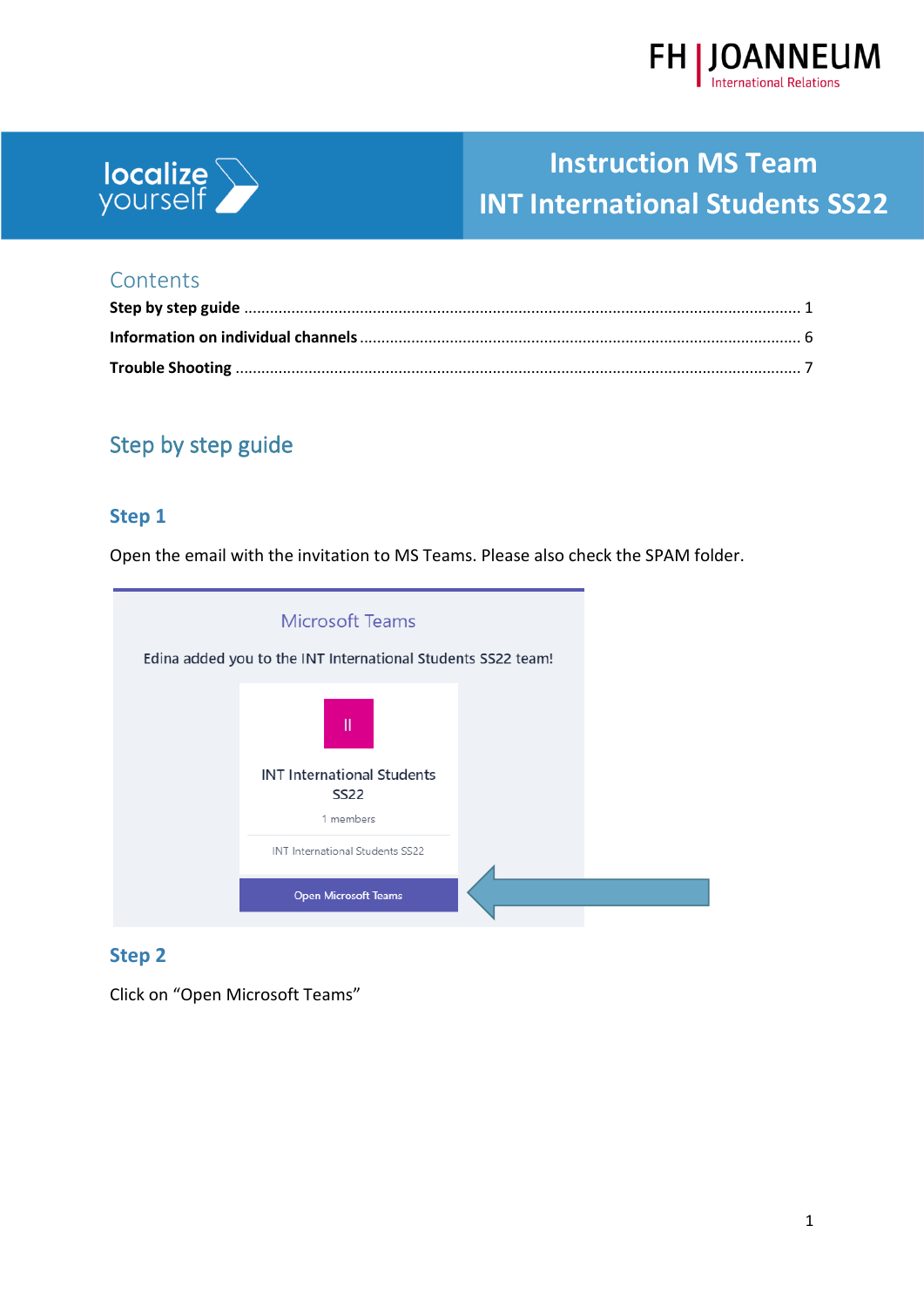



#### **Step 3**

A new window opens.

If you have already installed MS Teams, you will be asked if you want to open the Microsoft Teams application. Click on "Open Microsoft Teams".



#### **Step 4**

Since MS Teams is used for almost everything at FH JOANNEUM, we recommend that you install the application and familiarise yourself with it.



If you don't have MS Teams installed yet, you can also use it in the web browser. Try bookmarking the page to access it more quickly.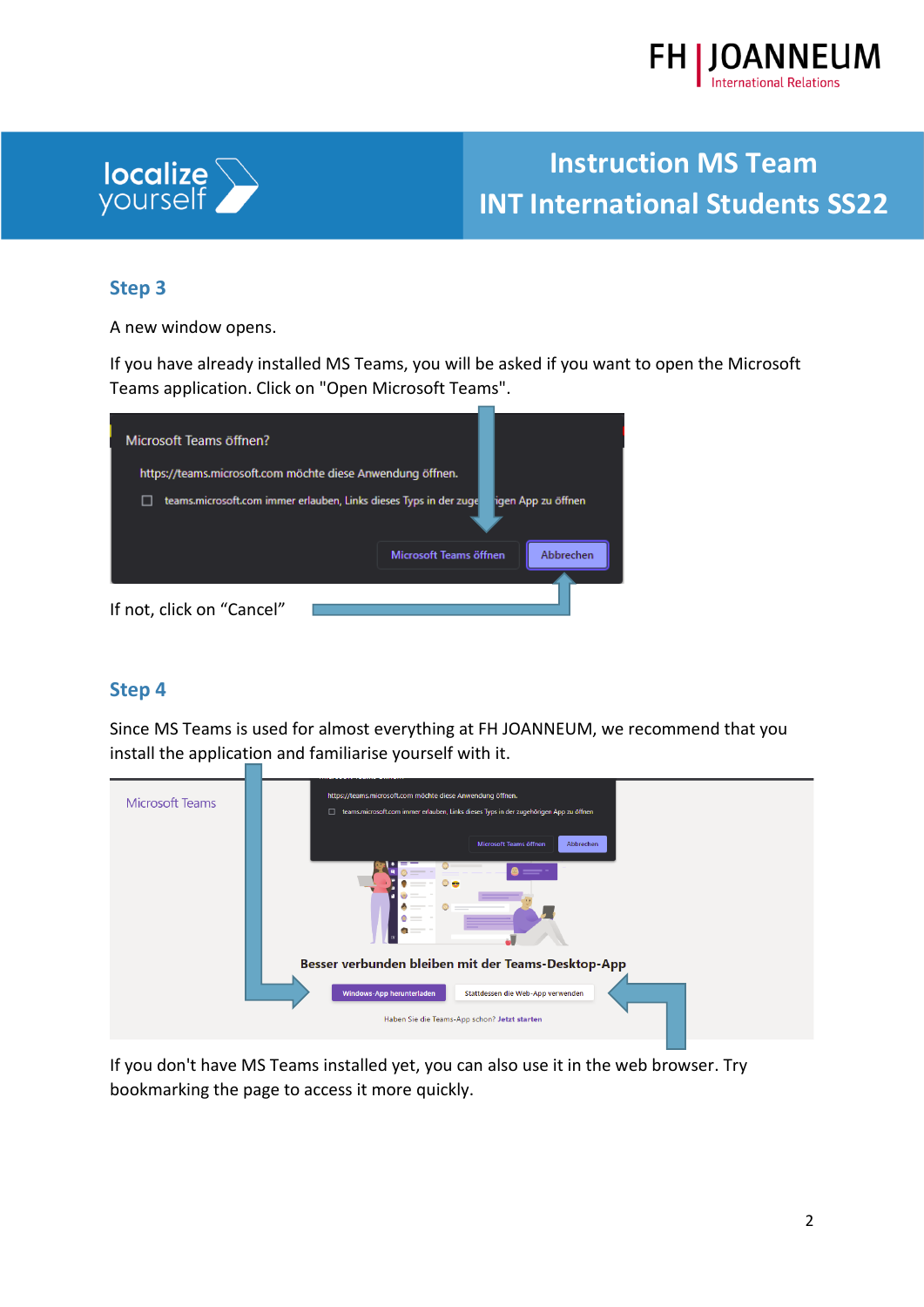



#### **Step 5**

After opening the application, the team "INT International Students SS22" should appear in your team overview.



#### **Step 6**

Click on the team and check if you have access to it. You should be able to see all channels. (The arrangement of the elements or the design could differ.)

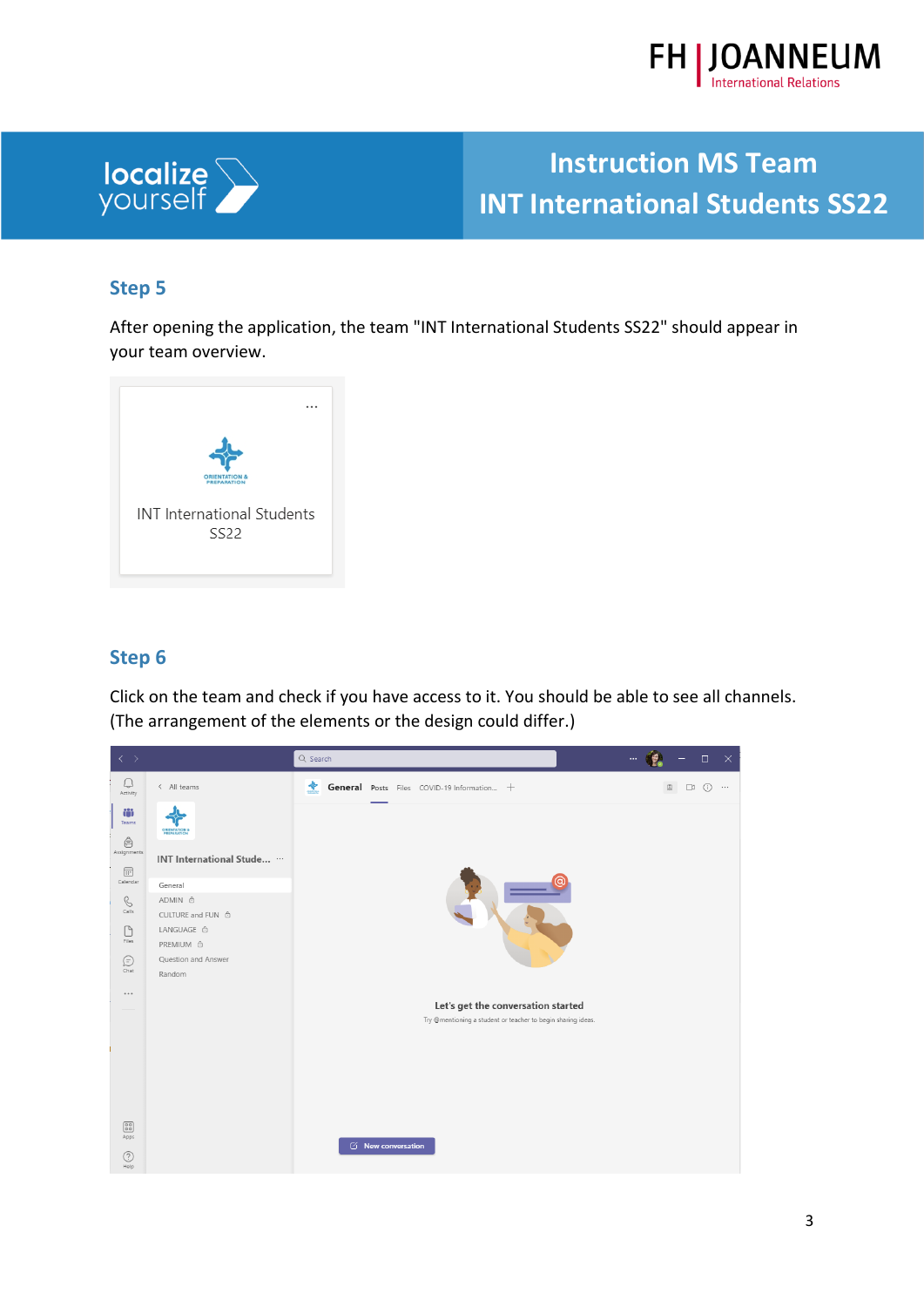



#### **Step 7 – \*\*Very important\*\***

Leave a "Thumbs Up" to the first post you see or introduce yourself in the random channel, so that we know you can actively access the team.

#### **Step 8**

Subscribe to the channels that are relevant to you. This way you will receive email notifications as soon as we have posted an announcement. For more information on the channels, see the "[information on individual channels](#page-5-0)" below.

Click on the three dots next to the channels name.

Choose "Channel notification >"

Choose "Customised"

| <b>INT International Stude</b>                |                                                                                             |  |
|-----------------------------------------------|---------------------------------------------------------------------------------------------|--|
| General<br>ADMIN <sup>6</sup>                 | $\cdots$                                                                                    |  |
| CULTURE and FUN @                             | Channel notifications ><br>All activity<br>Posts, replies, mentions                         |  |
| LANGUAGE <sup>6</sup><br>PREMIUM <sup>6</sup> | ස<br>Manage channel<br>Off<br>Except direct replies, personal mentions<br>Get email address |  |
| Question and Answer<br>Random                 | Get link to channel<br>Customised<br>⊖<br>ÖÖ.<br>Connectors                                 |  |
|                                               |                                                                                             |  |

Choose "Banner and feed" on all new posts as well as channel mentions in order to get notified when new posts/announcements are published or someone mentioned you in a post.

Uncheck "include all replies" to avoid email spam.

**Click on "Save."**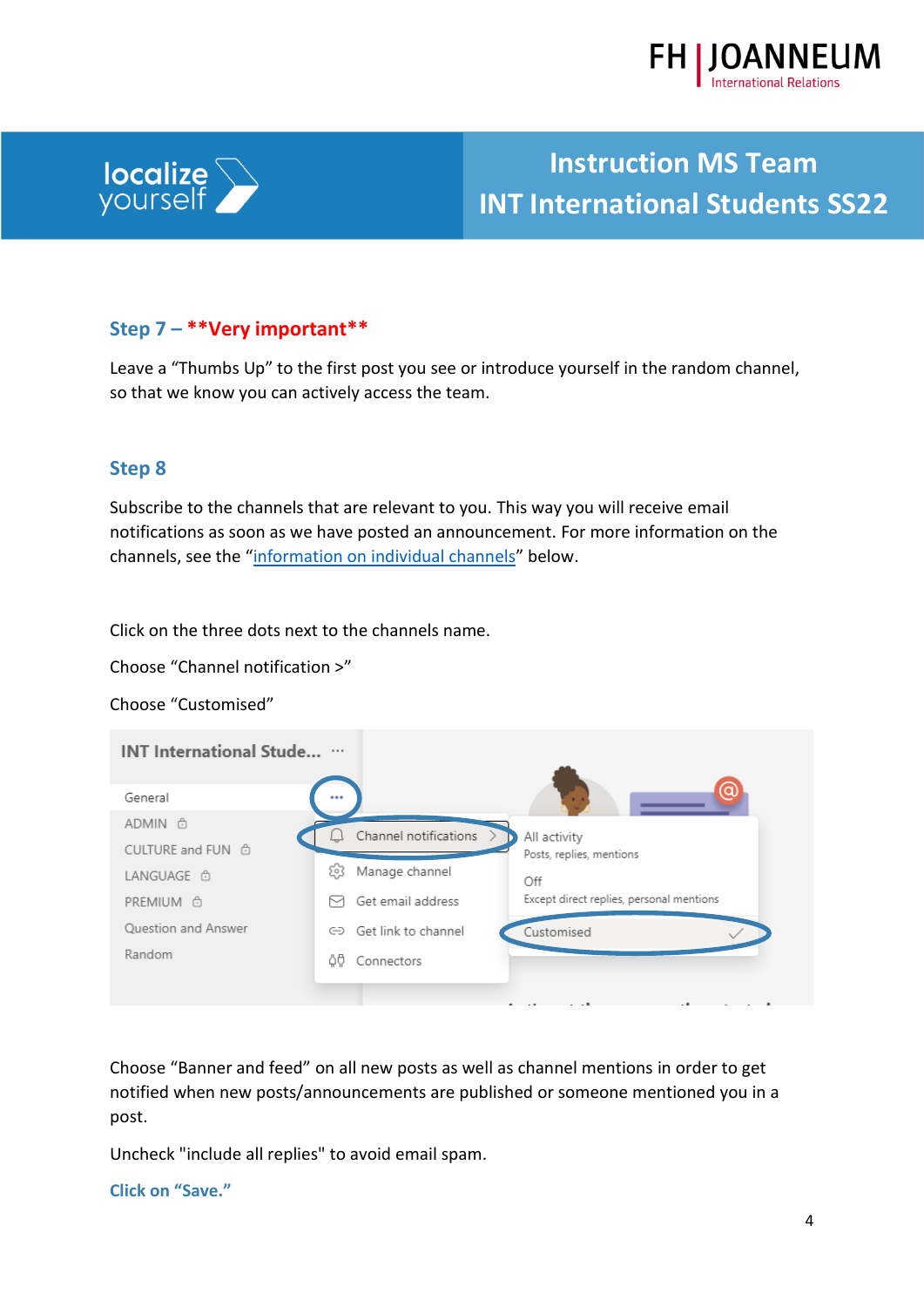





#### **Step 9**

Repeat this step for your package channel as well as your Campus channel.

You should now be subscribed to a total of 3 channels within the Team "INT International Students SS22".

#### **That's it! You did it!**

<span id="page-4-0"></span>**You don't have access to MS Team? Check out our [troubleshooting](#page-6-0) section.**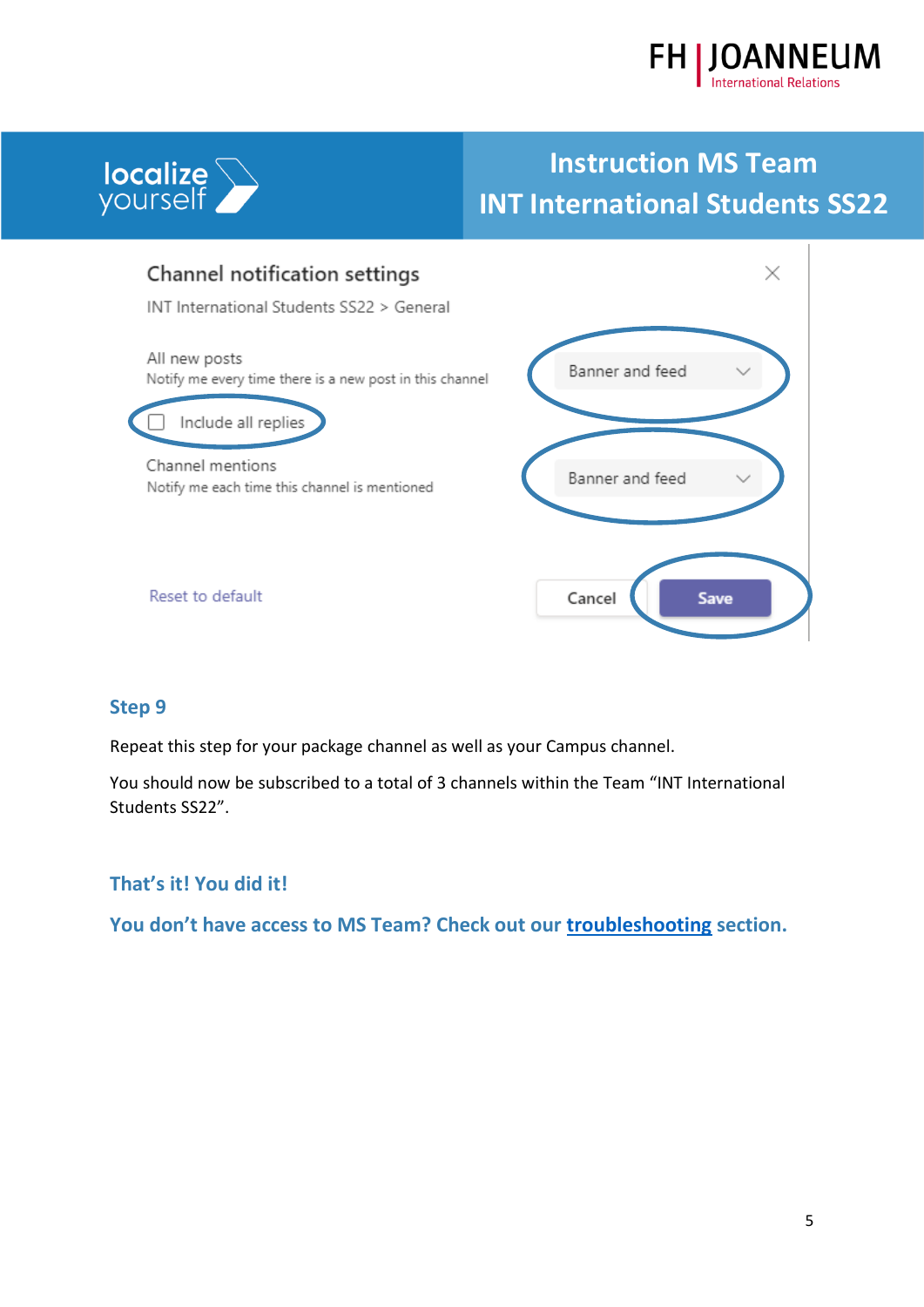



l.

# **Instruction MS Team INT International Students SS22**

### <span id="page-5-0"></span>Information on individual channels

| <b>Channel</b>                                                                               | <b>Description</b>                                                                                                                                                                                          | <b>Who can</b>                                                         | <b>Should I</b>                                      |
|----------------------------------------------------------------------------------------------|-------------------------------------------------------------------------------------------------------------------------------------------------------------------------------------------------------------|------------------------------------------------------------------------|------------------------------------------------------|
| name                                                                                         |                                                                                                                                                                                                             | post in this                                                           | subscribe to                                         |
|                                                                                              |                                                                                                                                                                                                             | channel?                                                               | this channel?                                        |
| <b>General</b>                                                                               | Here you will find all important announcements that<br>are relevant to all incoming students, no matter<br>what package they have chosen or at which Campus<br>they will be studying.                       | Only owners<br>$($ =staff $)$<br><b>Members</b><br>(=you) can<br>reply | Yes                                                  |
| Package name:<br><b>Admin</b><br><b>Culture and Fun</b><br><b>Language</b><br><b>Premium</b> | Here you will find all important announcements that<br>are relevant to participants of a specific package.                                                                                                  | Only owners<br>$($ =staff $)$<br><b>Members</b><br>(=you) can<br>reply | Yes (only the<br>one that is<br>relevant for<br>you) |
| <b>Campus name:</b><br>Graz<br><b>Bad</b><br><b>Gleichenberg</b><br><b>Kapfenberg</b>        | Here you will find important announcements that<br>are relevant to students of a specific Campus, no<br>matter what orientation package you have chosen.                                                    | Only owners<br>$($ =staff $)$<br><b>Members</b><br>(=you) can<br>reply | Yes (only the<br>one that is<br>relevant for<br>you) |
| <b>Question and</b><br><b>Answer</b>                                                         | Here you can post questions regarding the<br>orientation program, COVID-19 etc. that might be<br>relevant for other students too. We recommend<br>asking personal questions via mail or private<br>message. | Everyone                                                               | No (otherwise<br>you will get<br>spammed)            |
| <b>Random</b>                                                                                | Here you can chat with other international students,<br>organise pre orientation program meet-ups or<br>introduce yourself                                                                                  | Everyone                                                               | No (otherwise<br>you will get<br>spammed)            |